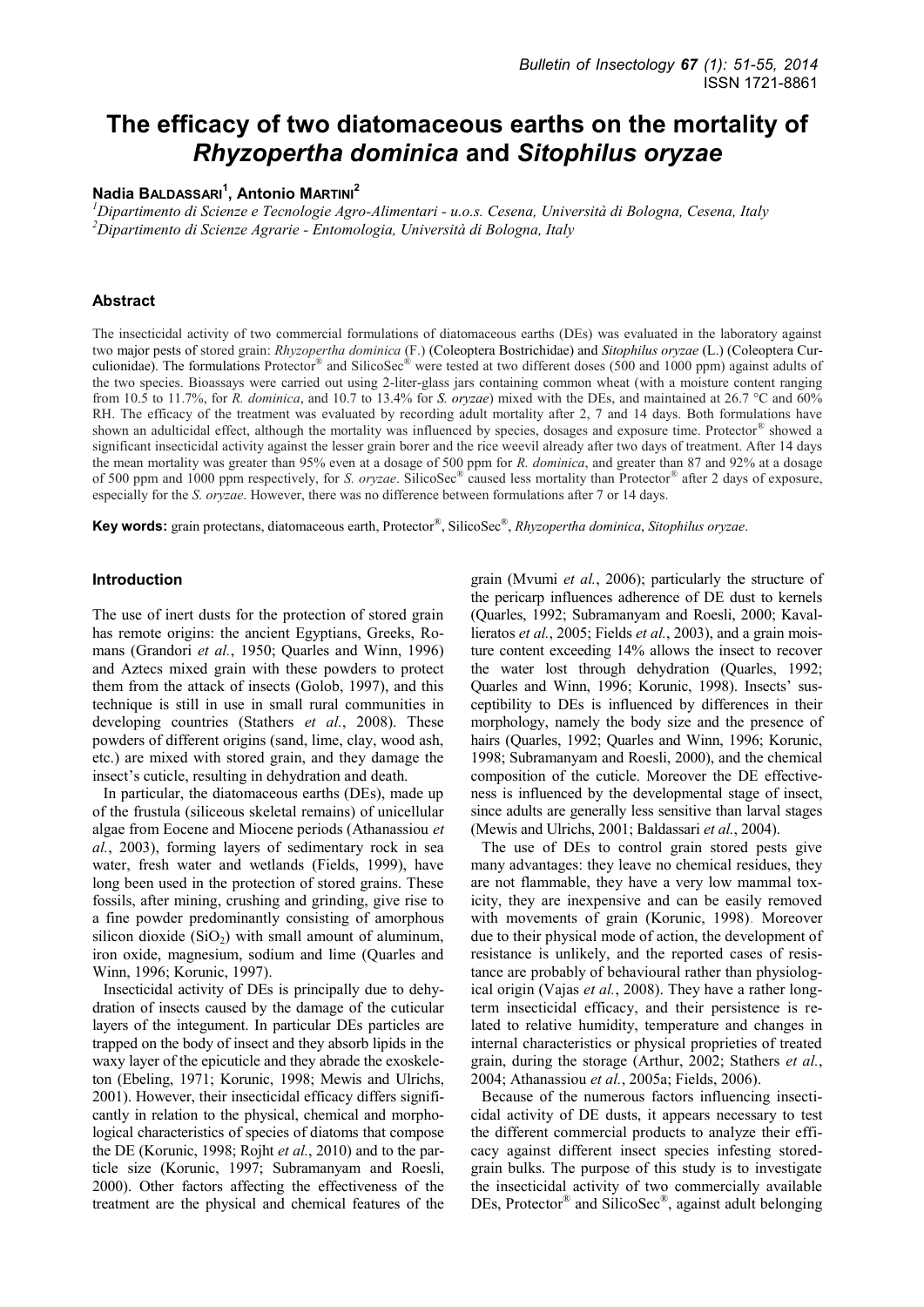to two species of beetles infesting grains: *Rhyzopertha dominica* (F.) (Coleoptera Bostrychidae) and *Sitophilus oryzae* (L.) (Coleoptera Curculionidae). For each product the effectiveness of different concentrations and exposure intervals were evaluated on adult mortality.

## **Materials and methods**

*R. dominica* and *S. oryzae* adults used for the experiments were obtained from laboratory cultures, carried out inside climate chambers. The beetles were kept in the dark at a temperature of  $25 \pm 1$  °C and a relative humidity of 60%. The tested commodity was the soft wheat cv. Bologna, for both species. The grains, before use, were kept for two days at  $-18$  °C; then they were sieved, to remove dockages, and stored at room temperature in 50-litre PVC tanks, sealed with a hermetic screw caps, until use. The moisture content of wheat, as determined by a Aquasearch PM-600 moisture meter before and after the treatment, ranged from 10.5 to 11.8% for *R. dominica* and 10.7 to 13.4% for *S. oryzae*.

The two commercial formulations of DE tested were: Protector<sup>®</sup> (Biogard, CBC, Italy) with a 50% in particle with size less than 9.46  $\mu$ M and SilicoSec<sup>®</sup> (Biofa, Germany), formulated from fresh water and with mean particle size between 8 and 12 microns (Athanassiou *et al.*, 2005a). The chemical composition of the two DEs are reported in table 1. The application rates tested for each product were 500 and 1000 ppm, and the exposure intervals of adults were two, seven and fourteen days.

The biological assays were performed within 2-literglass jars. The jar was closed with a screw cap, which had a 4.5 cm hole closed by a fine-mesh brass net to prevent insects from escaping and to allow air circulation.

Experimental unit consisted of glass jar containing 1 kg of soft wheat, to which DE was added, and then carefully mixed by hand. Thirty 1-3 weeks old unsexed adults of one of the two testing species were introduced to the jar. The same procedure was followed for each DE formulation, dose rate, exposure intervals and insect species. An additional jar containing untreated wheat were used as control for each trials set. The jars were placed in an incubator at a temperature of  $26.7 \pm 0.7$  °C, and in the dark. For each trial (DE, dose and exposure interval) three treated samples, and three untreated controls were set up.

In correspondence of the end of each exposure interval considered, the contents of jars was sifted, live and dead

 insects were collected and counted and they were all discharged. Mortality was expressed as percentage of dead adults on the total number of beetles found in each jar. These data were classified according to the product tested, the applied dose and the exposure interval of adults to DE. Mortality percentages were transformed into arcsine  $\sqrt{\frac{9}{6}}$  to perform the statistical analysis.

For each species the mortality data were analyzed by using the one-way ANOVA, with insect mortality as the response variable, and DE formulation, dose rate and exposure interval as main effects. The means were compared by Tukey's test. The existence of an interaction between DE formulations and insect species was analyzed by using the two-ways ANOVA, with adult mortality, for each exposure interval, as the response variable.

## **Results**

#### *R. dominica*

All main effects, DE formulation, dose rate and exposure interval, were statistically significant (table 2). For all treatments adult mortality was significantly higher than in untreated controls. After two days, 1000 ppm Protector® caused more mortality than other treatments. However, there were no differences at seven and fourteen days between treatments (table 3).

## *S. oryzae*

All main effects, DE formulation, dose rate and exposure interval, were statistically significant (table 4). SilicoSec<sup>®</sup> at 500 or 1000 ppm after 2 and 7 days had between 3 and 43% mortality, however these values were not significantly different than the untreated controls. Protector® did significantly increase mortality under all treatments. After 14 days, there was over 88% mortality in all treatments, this was significantly different from the controls and there were no differences between treatments (table 5).

The interaction between species and treatments (formulates and application doses) was not significant (table 6). In fact mortality rate was significant higher for *R. dominica* in comparison to *S. oryzae* only after two and seven days of adults exposure to DEs treatments; but at the longest exposure interval, rate mortality was the same for both species. Moreover applied treatments showed a significant different adults mortality rate only after two-day exposure interval (tables 3 and 5).

**Table 1.** Contents (%) of the main oxides, biogenic amorphous silica (opal-A) and the silica gel for the tested DE formulations, and correlation between their insecticidal efficacy.

|                        |                  | DE composition |                 |      |       |             |      |      |      |      |       |       |                                                                                                                              |
|------------------------|------------------|----------------|-----------------|------|-------|-------------|------|------|------|------|-------|-------|------------------------------------------------------------------------------------------------------------------------------|
|                        | SiO <sub>2</sub> | $Al_2O_3$      | $Fe2O3$ MgO CaO |      |       |             |      |      |      |      |       |       | Na <sub>2</sub> O $K_2O$ TiO <sub>2</sub> P <sub>2</sub> O <sub>5</sub> MnO Cr <sub>2</sub> O <sub>3</sub> opal-A silica gel |
| Correlation            | $^{++}$          |                |                 |      |       | $n_{\rm s}$ |      |      |      |      |       |       |                                                                                                                              |
| Protector <sup>®</sup> | 69.7             | 5.89           | 1.05            | n.d. | 0.414 | n.d.        | n.d. | n.d. | n.d. | n.d. | n.d.  | 52.03 | 10                                                                                                                           |
| SilicoSec <sup>®</sup> | 84 47            | 3.79           |                 | 0.25 | 0.33  | 0.15        | 0.07 | 0.07 | 0.02 | 0.02 | 0.002 | 73.10 |                                                                                                                              |

++ highly significant correlation, + weak correlation, − negative correlation, n.s. no correlation, n.d. not detectable. Composition of SilicoSec<sup>®</sup> and correlation with the efficacy of each ingredient are taken from Rojht *et al.* (2010). Composition of Protector® was analyzed by Neotron Srl (Modena, Italy). The formula reported by Rojht *et al.*, 2010 (opal-A = SiO<sub>2</sub> – 3 × Al<sub>2</sub>O<sub>3</sub>) was used to calculate the content of opal-A in Protector<sup>®</sup>.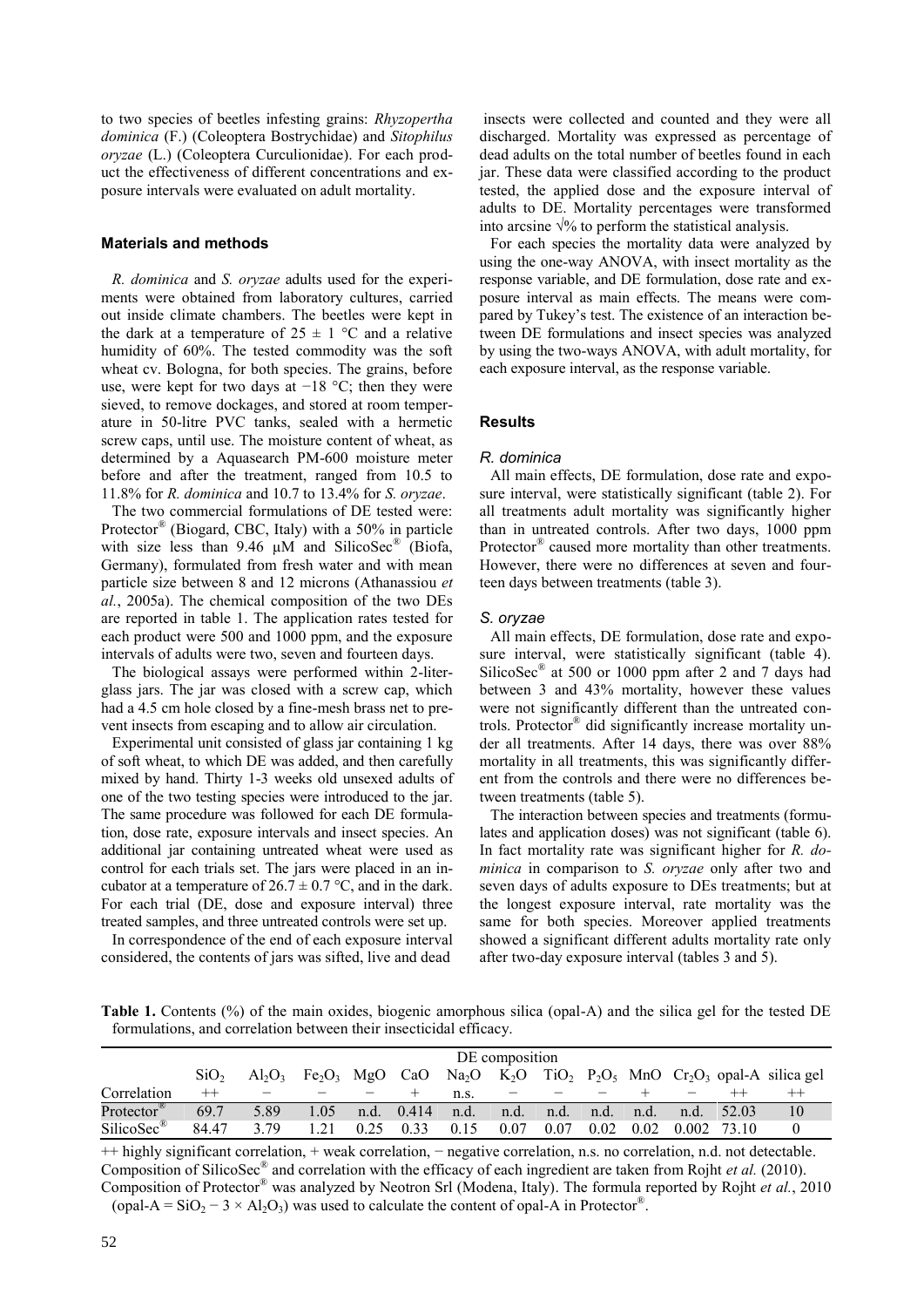**Table 2.** Results of ANOVAs on adults mortality (performed on the square root of the arcsine of the percentage value) of *R. dominica* exposed to the two DE formulations at different doses and time intervals, and untreated control. Treatment: SilicoSec<sup>®</sup> at 500 and 1000 ppm, and Protector<sup>®</sup> at 500 and 1000 ppm.

| Exposure interval |                    |                    |                   |                   |                    |
|-------------------|--------------------|--------------------|-------------------|-------------------|--------------------|
| (days)            | between treatments | between treatments | within treatments | within treatments |                    |
|                   |                    | 1731.29            |                   | 5792              | $29.89 \le 0.0001$ |
| −                 |                    | 1533.60            | 10                | 54.63             | $28.07 \le 0.0001$ |
| 14                |                    | 1788.59            | 10                | 75.67             | $23.64 \le 0.0001$ |

**Table 3.** Percent mortality of *R. dominica* adults (mean ± SEM) treated with two DE formulations for different exposure intervals and at different doses. For each exposure interval means followed by the same letters do not differ significantly (Tukey's test).

|                        |          |        | Exposure interval   |        |                    |   |                    |  |  |
|------------------------|----------|--------|---------------------|--------|--------------------|---|--------------------|--|--|
| Treatment              | Dose     | 2 days |                     | 7 days |                    |   | 14 days            |  |  |
|                        | ppm      |        | Mean mortality      | n      | Mean mortality     | n | Mean mortality     |  |  |
| Control                | $\theta$ |        | $2.22 \pm 2.22$ a   |        | $10.35 \pm 5.24$ a |   | $20.24 \pm 5.57$ a |  |  |
| SilicoSec <sup>®</sup> | 500      |        | $34.44 \pm 7.78$ b  |        | $79.16 \pm 5.12$ b |   | $85.56 \pm 2.94$ b |  |  |
|                        | 1000     |        | $58.47 \pm 4.25$ b  |        | $84.85 \pm 5.33$ b |   | $97.70 \pm 2.30$ b |  |  |
| Protector <sup>®</sup> | 500      |        | $54.60 \pm 5.48$ bc |        | $72.99 \pm 7.03$ b |   | $95.48 \pm 2.26$ b |  |  |
|                        | 1000     |        | $87.22 \pm 6.41$ c  |        | $93.06 \pm 3.43$ b |   | $95.40 \pm 4.60$ b |  |  |

**Table 4.** Results of ANOVAs on adults mortality (performed on the square root of the arcsine of the percentage value) of *S. oryzae* exposed to the two DE formulations at different doses and time intervals, and untreated control. Treatment: SilicoSec<sup>®</sup> at 500 and 1000 ppm, and Protector<sup>®</sup> at 500 and 1000 ppm.

| Exposure interval |                                                                           |        |      |                    |
|-------------------|---------------------------------------------------------------------------|--------|------|--------------------|
| (days)            | between treatments between treatments within treatments within treatments |        |      |                    |
|                   | 492.88                                                                    | 56.91  | 8.66 | 0.0028             |
|                   | 622.67                                                                    | 139.35 |      | 4.47 0.0250        |
| 14                | 2609.09                                                                   | 87.57  |      | $29.79 \le 0.0001$ |

**Table 5.** Percent mortality of *S. oryzae* adults (mean  $\pm$  SEM) treated with two DE formulations for different exposure intervals and at different doses. For each exposure interval means followed by the same letters do not differ significantly (Tukey's test).

|                         |          |  | Exposure interval   |        |                     |   |                    |  |  |
|-------------------------|----------|--|---------------------|--------|---------------------|---|--------------------|--|--|
| Treatment               | Dose     |  | 2 days              | 7 days |                     |   | 14 days            |  |  |
|                         | ppm      |  | Mean mortality      | n      | Mean mortality      | n | Mean mortality     |  |  |
| Control                 | $\theta$ |  | $0.00 \pm 0.00 a$   |        | $5.59 \pm 3.99$ a   |   | $4.52 \pm 1.19$ a  |  |  |
| $SilicoSec^{\circledR}$ | 500      |  | $3.33 \pm 3.33$ ab  |        | $24.67 \pm 2.77$ ab |   | $88.89 \pm 9.49 b$ |  |  |
|                         | 1000     |  | $13.33 \pm 3.33$ bc |        | $42.80 \pm 9.74$ ab |   | $98.89 \pm 1.11 b$ |  |  |
| Protector <sup>®</sup>  | 500      |  | $15.56 \pm 5.88$ bc |        | $52.22 \pm 16.81$ b |   | $87.66 \pm 5.86$ b |  |  |
|                         | 1000     |  | $27.78 \pm 8.01$ c  |        | $46.67 \pm 12.02$ b |   | $92.22 \pm 2.22 b$ |  |  |

# **Discussion**

The experiments demonstrated that both DE formulates are effective in reducing adult populations of *R. dominica*, just after two days exposure interval. On the other hand, only Protector<sup>®</sup> at both experimental doses and SilicoSec<sup>®</sup> at the rate of 1000 ppm were effective after two days exposure interval. However adult mortality increased with the increase in exposure interval for the two species, and after 14 days exposure it was the same for both beetle species.

Therefore the insecticidal activity of DE formulations

is mainly influenced by exposure time, so that insects can pick up dust particles during their movement inside the bulk grain (Athanassiou *et al.*, 2005a), whilst the different formulations and doses of tested DEs affect adults mortality of both species when they are exposed to treated wheat for two days.

Apparently this difference could be due to the commercial DEs formulation: in fact Protector® contains 10% of silica gel which, as reported by Korunic and Fields (1995), would increase the efficacy compared to formulations containing only diatomaceous earth, such as SilicoSec® . On the other hand Rojht *et al.* (2010)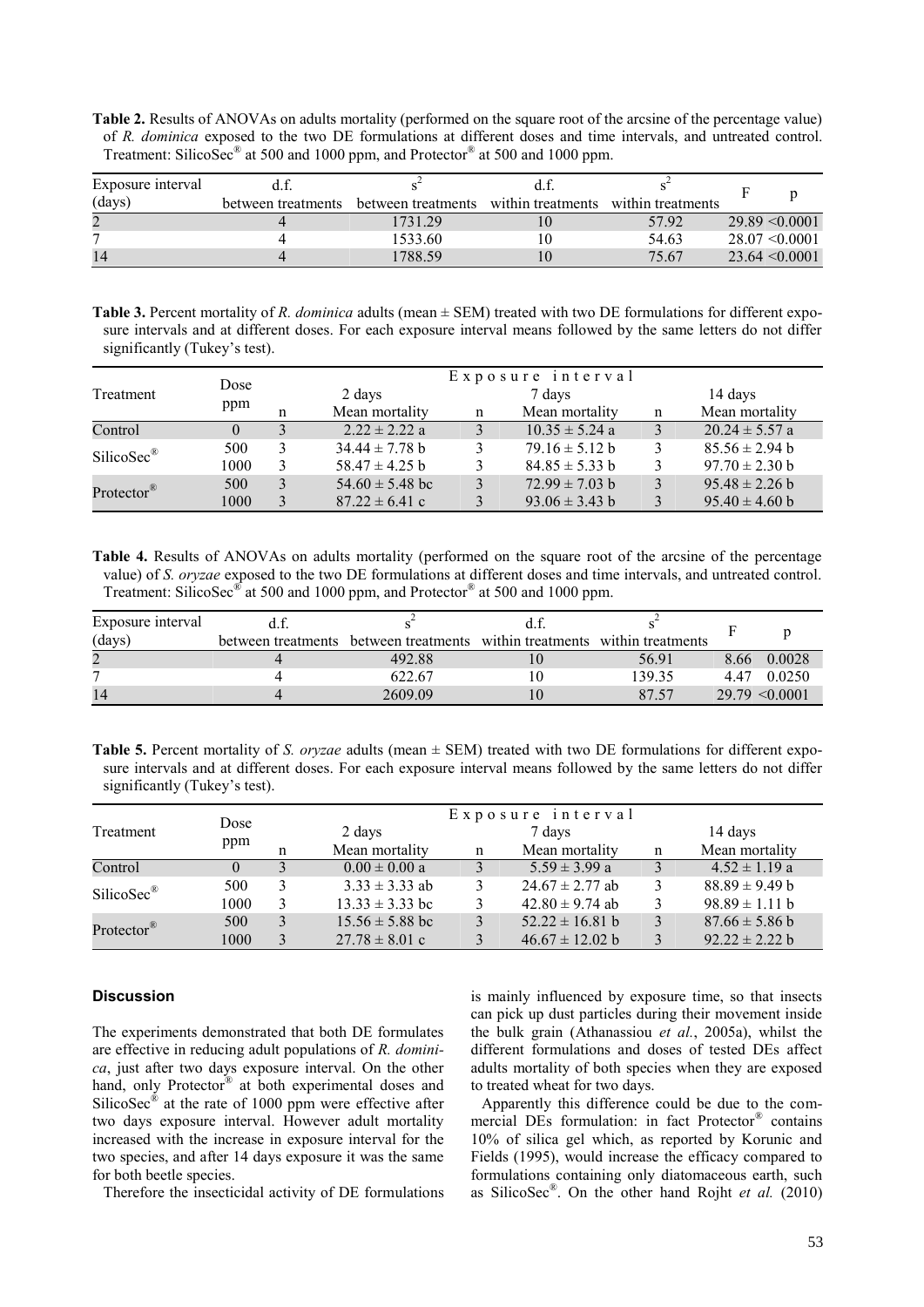**Table 6.** Two-way ANOVA parameters for main effects and associated interactions for adults mortality (performed on the square root of the arcsine of the percentage value) at each exposure intervals. Species: *R. dominica*, S. oryzae. Treatment: SilicoSec<sup>®</sup> at 500 and 1000 ppm, and Protector<sup>®</sup> at 500 and 1000 ppm.

| Adults mortality after 2-days exposure interval  |      |                                                 |       |        |  |  |  |
|--------------------------------------------------|------|-------------------------------------------------|-------|--------|--|--|--|
| Effects                                          | d.f. | Mean square                                     | F     | P      |  |  |  |
| Species                                          |      | 5628.17                                         | 90.14 | 0.0001 |  |  |  |
| Treatment                                        | 3    | 899.25                                          | 14.40 | 0.0001 |  |  |  |
| Species $\times$ treatment                       | 3    | 51.74                                           | 0.83  | n.s.   |  |  |  |
| Residuals                                        | 16   | 62.44                                           |       |        |  |  |  |
|                                                  |      | Adults mortality after 7-days exposure interval |       |        |  |  |  |
| Effects                                          | d.f. | Mean square                                     | F     | P      |  |  |  |
| Species                                          |      | 4234.73                                         | 43.11 | 0.0001 |  |  |  |
| Treatment                                        |      | 165.89                                          | 1.69  | n.s.   |  |  |  |
| Species $\times$ treatment                       | 3    | 134.38                                          | 1.37  | n.s.   |  |  |  |
| Residuals                                        | 16   | 98.24                                           |       |        |  |  |  |
| Adults mortality after 14-days exposure interval |      |                                                 |       |        |  |  |  |
| Effects                                          | d.f. | Mean square                                     | F     | P      |  |  |  |
| Species                                          |      | 28.55                                           | 0.30  | n.s.   |  |  |  |
| Treatment                                        | 3    | 214.60                                          | 2.26  | n.s.   |  |  |  |
| Species $\times$ treatment                       | 3    | 100.17                                          | 1.06  | n.s.   |  |  |  |
| Residuals                                        | 16   | 94.88                                           |       |        |  |  |  |

reported that, of the chemical components of DEs, mainly the  $SiO<sub>2</sub>$  content and biogenic amorphous silica (opal-A) are positively related with adults mortality of *S. oryzae*. The content of these components is higher in SilicoSec<sup>®</sup> compared to Protector<sup>®</sup>; so that they could compensate for the absence of silica gel in the first commercial compound.

The research showed that the rice weevil *S. oryzae* proved less susceptible to tested DEs than the lesser grain borer *R. dominica*, as already pointed out by Baldassari *et al.*, 2002; in fact adults mortality for *S. oryzae* is lower than for *R. dominica* after 2 and 7-days exposure interval. This result is opposite to what generally observed by other authors for the same two species (Fields and Muir, 1996; Korunic, 1998; Fields and Korunic, 2000).

# **Acknowledgements**

We would like to thank Dr. Massimo Benuzzi (Biogard, CBC Europe, Italy) for providing the SilicoSec<sup>®</sup> and the Protector<sup>®</sup>.

This paper reports the results of research only. Mention of a proprietary chemical or a trade name does not constitute a recommendation or endorsement by *Alma Mater Studiorum* - Università di Bologna.

## **References**

- ARTHUR F. H., 2002.- Survival of *Sitophilus oryzae* (L.) on wheat treated with diatomaceous earth: impact of biological and environmental parameters on product efficacy.- *Journal of Stored Products Research*, 38 (3): 305-313.
- ATHANASSIOU C. G., KAVALLIERATOS N. G., TSAGANOU F. C., VAYIAS B. J., DIMIZAS C. B, BUCHELOS C. T., 2003.- Effect of grain type on the insecticidal efficacy of SilicoSec against *Sitophilus oryzae* (L.) (Coleoptera: Curculionidae).- *Crop Protection*, 22: 1141-1147.
- ATHANASSIOU C. G., VAYIAS B. J., DIMIZAS C. B., KAVALLIERA-TOS N. G., PAPAGREGORIOU A. S., BUCHELOS C. T., 2005a.- Insecticidal efficacy of diatomaceous earth against *Sitophilus oryzae* (L.) (Coleoptera: Curculionidae) and *Tribolium confusum* du Val (Coleoptera: Tenebrionidae) on stored wheat: influence of dose rate, temperature and exposure interval.- *Journal of Stored Products Research*, 41 (1): 47-55.
- ATHANASSIOU C. G., KAVALLIERATOS N. G., ECONOMOU L. P., DIMIZAS C. B., VAYIAS B. J., TOMANOVIĆ S., MILUTINOVIĆ M., 2005b.- Persistence and efficacy of three diatomaceous earth formulations against *Sitophilus oryzae* (Coleoptera: Curculionidae) on wheat and barley.- *Journal of Economic Entomology*, 98 (4): 1404-1412.
- BALDASSARI N., BALDONI G., BARONIO P., 2002.- Efficacia di diverse terre diatomacee nel controllo di insetti adulti.- *Tecnica Molitoria*, 53 (12): 1201-1207.
- BALDASSARI N., BERLUTI A., MARTINI A., BARONIO P., 2004.- Analysis of the sensitivity of different stages of *Rhyzopertha dominica* and *Tribolium castaneum* to diatomaceous earth.- *Bulletin of Insectology*, 57 (2): 95-102.
- EBELING W., 1971.- Sorptive dusts for pest control.- *Annual Review of Entomology*, 16: 123-158.
- FIELDS P. G., 1999.- Diatomaceous earth: advantages and limitations, pp. 781-784. In: *Proceedings of the 7th international working conference on stored-product protection* (JIN Z., LIANG Q., LIANG Y., TAN X., GUAN L., Eds), Sichuan, Beijing, China, October 14-19 1998.- Publishing House of Science and Technology, Chengdu, China.
- FIELDS P., 2006.- Alternatives to chemical control of storedproduct insects in temperate regions, pp. 653-662. In: *Proceedings of the 9th international working conference on stored product protection* (LORINI I., BACALTCHUK B., BECKEL H., DECKERS D., SUNDFELD E., DOS SANTOS J. P., BIAGI J. D., CELARO J. C., FARONI L. R. D'A., BARTOLIN L. DE O. F., SARTORI M. R., ELIAS M. C., GUEDES R. N. C., DE-FONSECA R. G., SCUSSEL V. M., Eds), Campinas, São Paulo, Brazil, 15 to 18 October 2006.- Brazilian Post-harvest Association - ABRAPOS, Passo Fundo, RS, Brazil.
- FIELDS P., KORUNIC Z., 2000.- The effect of grain moisture content and temperature on the efficacy of diatomaceous earths from different geographical locations against stored-product beetles.- *Journal of Stored Products Research*, 36 (1): 1-13.